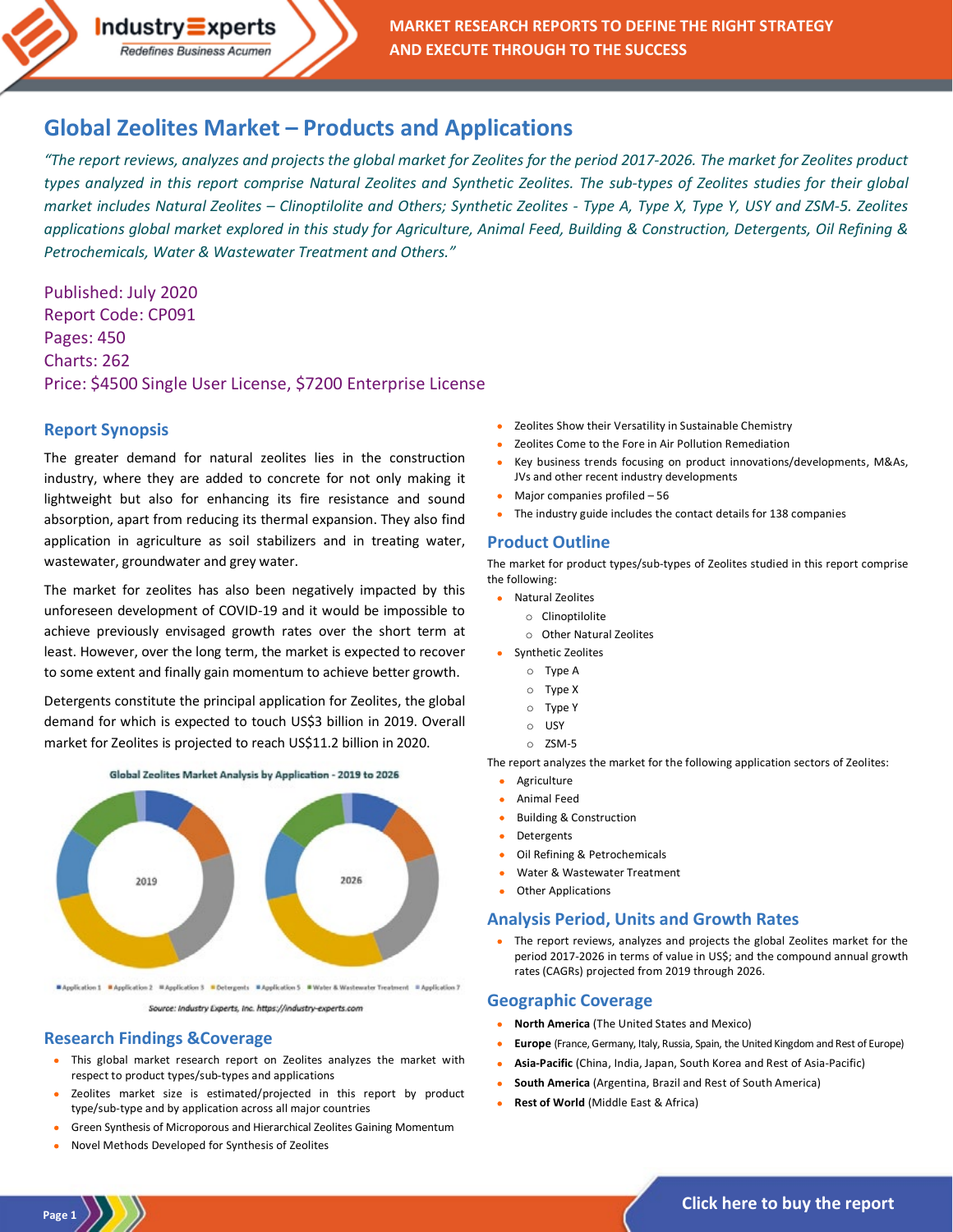## **SAMPLE COMPANY PROFILE**

 $Industry\equiv xperts$ Redefines Business Acumen

## **ARKEMA GROUP (FRANCE)**

420 rue d'Estienne d'Orves, 92705 Colombes Cede Phone: (+33) (0)1 49 00 80 80 Website: www.arkema.com

### **Business Overview**

Established in Colombes Cedex, France, Arkema Group is engaged in offering lightweight and designed materials, bio-based products, new energies, water management, electronics solutions, home efficiency and insulation. The company operates through its Specialty Materials including Adhesive Solutions, Advanced Materials, and Coating Solutions, and Intermediates business segments. Arkema's product portfolio encompasses Siliporite® molecular sieves, acrylics, coating resins, electroactive polymers, fluorochemicals, fluoropolymers, glass coating, functional polyolefins, hydrogen peroxide, hydrazine hydrate, odorants for gases and liquids, organic peroxides, oxygenated solvents, PEKK polyetherketoneketone, plastic additives, PMMA resins & sheets, rheology additives, specialty adhesives, specialty polyamides, surfactants and additives, technical fluids, Thiochemicals, and UV, LED, EB curable resins, specialty (meth)acrylates for use in construction, chemical and plastics industry, oil and gas, and transportation markets.

#### **Product Portfolio**

| Zeolite                                                      | <b>Product Particulars</b>                                                                                                                                                              |
|--------------------------------------------------------------|-----------------------------------------------------------------------------------------------------------------------------------------------------------------------------------------|
| Siliporite <sup>®</sup> for Paint, coatings<br>and adhesives | Include zeolite based activated powders with<br>high adsorption capacity and consistent<br>viscosity used as dessicants in coatings,<br>adhesives and elastomers                        |
|                                                              | Markets:<br>marine<br>polyurethane<br>paints,<br>adhesives, polyurethane paint                                                                                                          |
|                                                              | Products include:                                                                                                                                                                       |
|                                                              | Siliporite® NK 10 AP for polyurethane: High<br>performance molecular sieves activated<br>powder for short POT life PU when gassing<br>and bubbling are not an issue                     |
|                                                              | Siliporite® NK 30 AP: Molecular sieves<br>$\bullet$<br>activated powder for gassing and bubbling<br>control in polyurethane                                                             |
|                                                              | Siliporite® SA 1720 for polyurethane:<br>$\bullet$<br>Molecular sieves activated powder for high<br>pot life for polyurethane application                                               |
| Renewable<br>Siliporite®<br>for<br>energy                    | Comprise zeolite based molecular sieves used<br>for ethanol drying                                                                                                                      |
|                                                              | Markets: consumer goods - pharmaceutical<br>industry; food industry and agrochemicals -<br>beverage industry; renewable energy - biofuels                                               |
|                                                              | Products include:                                                                                                                                                                       |
|                                                              | Siliporite® EHP: Molecular sieves real 3A<br>$\bullet$<br>beads, to dry ethanol down to the ppm<br>level for years in high purity applications in<br>food, beverage and pharmaceuticals |
|                                                              | Siliporite® EPX 3B: Molecular sieves real 3A<br>$\bullet$<br>beads with excellent physical properties, to<br>dry high volumes of ethanol down to the<br>ppm level for years             |

### **SAMPLE TABLE/CHART**

Glance at 2019 Global Zeolites Market Share (%) by Geographic Region –North America, Europe, Asia-Pacific, South America and Middle East & Africa



Asia-Pacific Zeolites Market Analysis (2017-2026) by Application – Agriculture, Animal Feed, Building & Construction, Detergents, Oil Refining & Petrochemicals, Water & Wastewater Treatment and Other Applications in USD Million



## **KEY PLAYERS PROFILED**

- Albemarle Corporation
- Arkema Group
- Axens SA
- **BASF SE**
- Calgon Carbon Corporation
- Chemiewerk Bad Köstritz GmbH (CWK)
- Clariant International Ltd
- DP "Transcarpathian Zeolite Plant"
- Eurecat SA
- Gordes Zeolite
- Honeywell UOP
- International Zeolite Corp.
- IQE Group
- JGC Catalysts and Chemicals Ltd. (JGC C&C)
- Johnson Matthey
- KMI Zeolite Inc.
- PQ Corporation
- Sachem Inc.
- Showa Denko K.K.
- St. Cloud Mining Company
- Tosoh Corporation
- W. R. Grace & Co.-Conn.
- Zeochem AG

*…………………….more*

• Zeolyst International

*…………………….more*

**Page 2**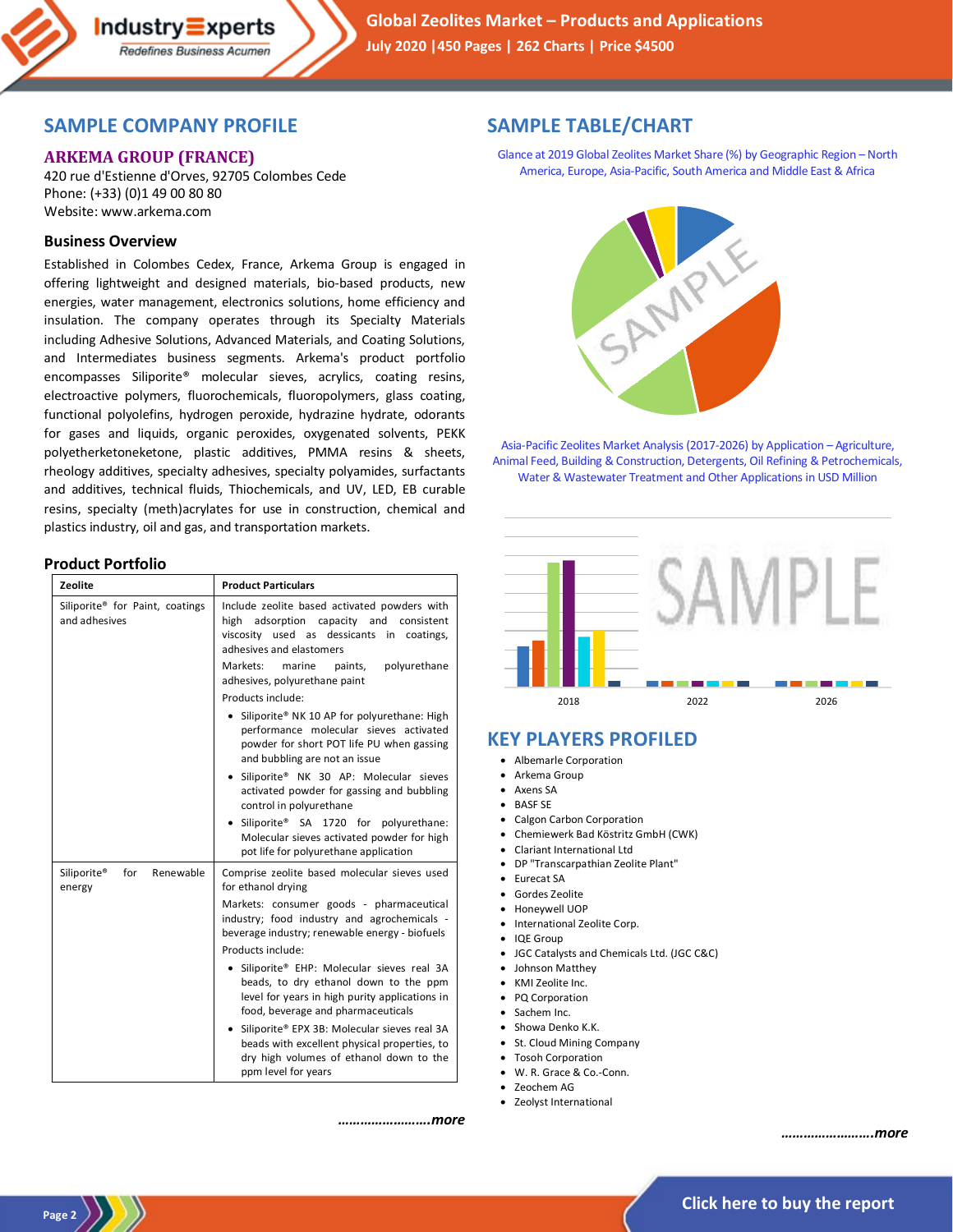## **TABLE OF CONTENTS**

#### **PART A: GLOBAL MARKET PERSPECTIVE......... 1**

| 1.1.1.3.1.1 Synthesis of Clinoptilolite  14                                               |  |
|-------------------------------------------------------------------------------------------|--|
| 1.1.1.3.2 Other Natural Zeolites  17                                                      |  |
|                                                                                           |  |
|                                                                                           |  |
|                                                                                           |  |
|                                                                                           |  |
|                                                                                           |  |
|                                                                                           |  |
|                                                                                           |  |
|                                                                                           |  |
|                                                                                           |  |
| 1.1.1.4.3.2 Zeolites X, Y and USY 25                                                      |  |
|                                                                                           |  |
| 2. APPLICATIONS OF ZEOLITES 28                                                            |  |
|                                                                                           |  |
| 2.1.1 Fertilizer and Soil Amendment  28                                                   |  |
| 2.1.2 Pesticides, Fungicides and Herbicides 29                                            |  |
|                                                                                           |  |
|                                                                                           |  |
|                                                                                           |  |
|                                                                                           |  |
|                                                                                           |  |
|                                                                                           |  |
| 2.4.1 Chemistry and Structure of Zeolites for                                             |  |
| 2.4.2 Detergents Builders: Functions and History  38                                      |  |
| 2.4.3 Laundering Process and Zeolites  38                                                 |  |
| 2.4.4 Zeolites in Detergent Manufacture  40                                               |  |
| 2.5 Oil Refining & Petrochemicals  41                                                     |  |
|                                                                                           |  |
|                                                                                           |  |
| 2.6 Water & Wastewater Treatment 43                                                       |  |
|                                                                                           |  |
|                                                                                           |  |
|                                                                                           |  |
|                                                                                           |  |
| 2.7.1 Gas Purification and Separation  45                                                 |  |
|                                                                                           |  |
|                                                                                           |  |
| 3.1 Green Synthesis of Microporous and Hierarchical                                       |  |
|                                                                                           |  |
| 3.2 Novel Methods Developed for Synthesis of                                              |  |
|                                                                                           |  |
| 3.3 Zeolites Show their Versatility in Sustainable                                        |  |
|                                                                                           |  |
| 3.4 Zeolites Come to the Fore in Air Pollution                                            |  |
|                                                                                           |  |
| 3.5 Purified Water Achieved with Innovative Zeolites  54                                  |  |
|                                                                                           |  |
| Albemarle Corporation (United States) 56                                                  |  |
|                                                                                           |  |
|                                                                                           |  |
|                                                                                           |  |
| Bear River Zeolite Co. (United States)  66<br>Blue Pacific Minerals Ltd. (New Zealand) 68 |  |

**Page 3**

| Calgon Carbon Corporation (United States)  70               |
|-------------------------------------------------------------|
|                                                             |
|                                                             |
| Chalco Shandong Advanced Material Co., Ltd 71               |
| Chemiewerk Bad Köstritz GmbH (Cwk) (Germany)  73            |
| Clariant International Ltd (Switzerland)  74                |
| Dp "Transcarpathian Zeolite Plant" (Ukraine)  76            |
|                                                             |
|                                                             |
|                                                             |
|                                                             |
|                                                             |
|                                                             |
| Jgc Catalysts and Chemicals Ltd. (Jgc C&C) (Japan) 82       |
|                                                             |
| Johnson Matthey (United Kingdom)  83                        |
|                                                             |
|                                                             |
|                                                             |
|                                                             |
| National Aluminium Company Limited (Nalco) (India)  88      |
| Ningbo Jiahe New Materials Technology Co., Ltd (China) 89   |
|                                                             |
|                                                             |
| Rota Madencilik As - Rota Mining Corp. (Turkey) 93          |
|                                                             |
|                                                             |
|                                                             |
|                                                             |
| Sinopec Shanghai Research Institute of Petrochemical        |
|                                                             |
|                                                             |
|                                                             |
| St. Cloud Mining Company (United States) 99                 |
| Teague Mineral Products (United States)  99                 |
|                                                             |
|                                                             |
| W. R. Grace & Co.-Conn. (United States)  101                |
|                                                             |
|                                                             |
| Zeolyst International (United States)  107                  |
|                                                             |
| Zeotech Corporation (United States)  108                    |
| Zhengzhou Fulong New Materials Technology Co. Ltd.          |
|                                                             |
|                                                             |
|                                                             |
| 5. KEY BUSINESS & PRODUCT TRENDS  111                       |
|                                                             |
| Silkem Developed New Zeolite ZP-HAB60  111                  |
| Commercial Launch of BASF's ZEAL™ Fluid Catalytic           |
|                                                             |
| UOP Launches Recent Developments in catalysts 111           |
| Full-Scale Operation Kickoff of Tosoh's New Main Research   |
|                                                             |
|                                                             |
| Silkem's Special Grade PVC Modified Zeolite to Meet         |
| Demand for PVC Heat Stabilizers in Europe 111               |
| United States Antimony Corporation Plans to Deliver Bulk    |
|                                                             |
|                                                             |
| Rive Technology Acquired by W. R. Grace  112                |
| EC Permits Silkem's zeolite 4A for Use as an Animal Feed    |
|                                                             |
| CFIA Certifies Bromley Creek Zeolite for Use as a Soil      |
|                                                             |
|                                                             |
| Launch of CHALCO Shandong Advanced Material's 4A Zeolite    |
| as an Additive in the Detergent and PVC Heat Stabilizer 112 |
| Omya is the Exclusive Distributor of Gordes Zeolite Feed    |
|                                                             |
| Additives and Animal Litters in Austria, Germany, Norway    |
|                                                             |
| GMP+ Certification for Gordes Zeolite  113                  |
| Plans to Clean Up Phosphate in the Rotorua Lakes Using      |
|                                                             |
|                                                             |
| Launch of BASF's First Catalyst Based on New Improved       |
|                                                             |
| PJSC "SIBUR Holding" to Utilize KNT Group's Molecular       |
|                                                             |
| Blue Pacific Minerals Secures \$260,000 Funding for a       |
|                                                             |
| Zeolite Feeding Trial in Dairy Cows 114                     |
| Blue Pacific Minerals Tokoroa site to House Zeolite Value-  |
|                                                             |
| New Structured Zeolite SCM-14 Synthesized by Sinopec        |
|                                                             |
|                                                             |
| HYDEX® E, Clariant's Latest Diesel Dewaxing Catalyst  114   |
| BPM's Unique Zeolite Experiencing Growing Demand in         |
|                                                             |
| Launch of Albemarle's New Granite® Technology for FCC       |
|                                                             |

| DiFusion Technologies Chose Solvay's Zeniva® ZA-500      |  |
|----------------------------------------------------------|--|
| PEEK as Base Polymer for ZFUZE osteoconductive PEEK      |  |
|                                                          |  |
| BASF to Double its Global Specialty Zeolites Production  |  |
|                                                          |  |
| Merger of CU Deutero + Agro AG and Chemie Uetikon AG     |  |
| Expansion of Tosoh's High Silica Zeolite Production      |  |
|                                                          |  |
|                                                          |  |
| 6. GLOBAL MARKET OVERVIEW116                             |  |
| 6.1 Global Zeolites Market Overview by Product Type  117 |  |
| 6.1.1 Zeolites Product Type Market Overview by           |  |
|                                                          |  |
|                                                          |  |
| 6.1.1.1.1 Global Natural Zeolites Market Overview by     |  |
|                                                          |  |
| 6.1.1.1.1.1 Natural Zeolites Sub-Type Market             |  |
|                                                          |  |
|                                                          |  |
| 6.1.1.1.1.1.2 Other Natural Zeolites  125                |  |
|                                                          |  |
| 6.1.1.2.1 Global Synthetic Zeolites Market Overview      |  |
|                                                          |  |
| 6.1.1.2.1.1 Synthetic Zeolites Sub-Type Market           |  |
|                                                          |  |
| 6.1.1.2.1.1.1 Type A Synthetic Zeolites 131              |  |
| 6.1.1.2.1.1.2 Type X Synthetic Zeolites 133              |  |
| 6.1.1.2.1.1.3 Type Y Synthetic Zeolites  135             |  |
| 6.1.1.2.1.1.4 USY Synthetic Zeolites 137                 |  |
| 6.1.1.2.1.1.5 ZSM-5 Synthetic Zeolites  139              |  |
| 6.2 Global Zeolites Market Overview by Application 141   |  |
| 6.2.1 Zeolites Applications Market Overview by           |  |
|                                                          |  |
|                                                          |  |
|                                                          |  |
| 6.2.1.3 Building & Construction 147                      |  |
|                                                          |  |
| 6.2.1.5 Oil Refining & Petrochemicals 151                |  |
| 6.2.1.6 Water & Wastewater Treatment153                  |  |
|                                                          |  |
|                                                          |  |

#### **PART B: REGIONAL MARKET PERSPECTIVE ...157**

| REGIONAL MARKET OVERVIEW 159                   |  |
|------------------------------------------------|--|
|                                                |  |
| 7.1 North American Zeolites Market Overview by |  |
|                                                |  |
| 7.2 North American Zeolites Market Overview by |  |
|                                                |  |
| 7.2.1 North American Natural Zeolites Market   |  |
|                                                |  |
| 7.2.2 North American Synthetic Zeolites Market |  |
|                                                |  |
| 7.3 North American Zeolites Market Overview by |  |
|                                                |  |
|                                                |  |
| Albemarle Corporation (United States) 170      |  |
| Bear River Zeolite Co. (United States)  171    |  |
| Calgon Carbon Corporation (United States)  173 |  |
|                                                |  |
| Graver Technologies, Llc (United States)  174  |  |
|                                                |  |
|                                                |  |
|                                                |  |
| International Zeolite Corp. (Canada) 177       |  |
|                                                |  |
|                                                |  |
|                                                |  |
|                                                |  |
|                                                |  |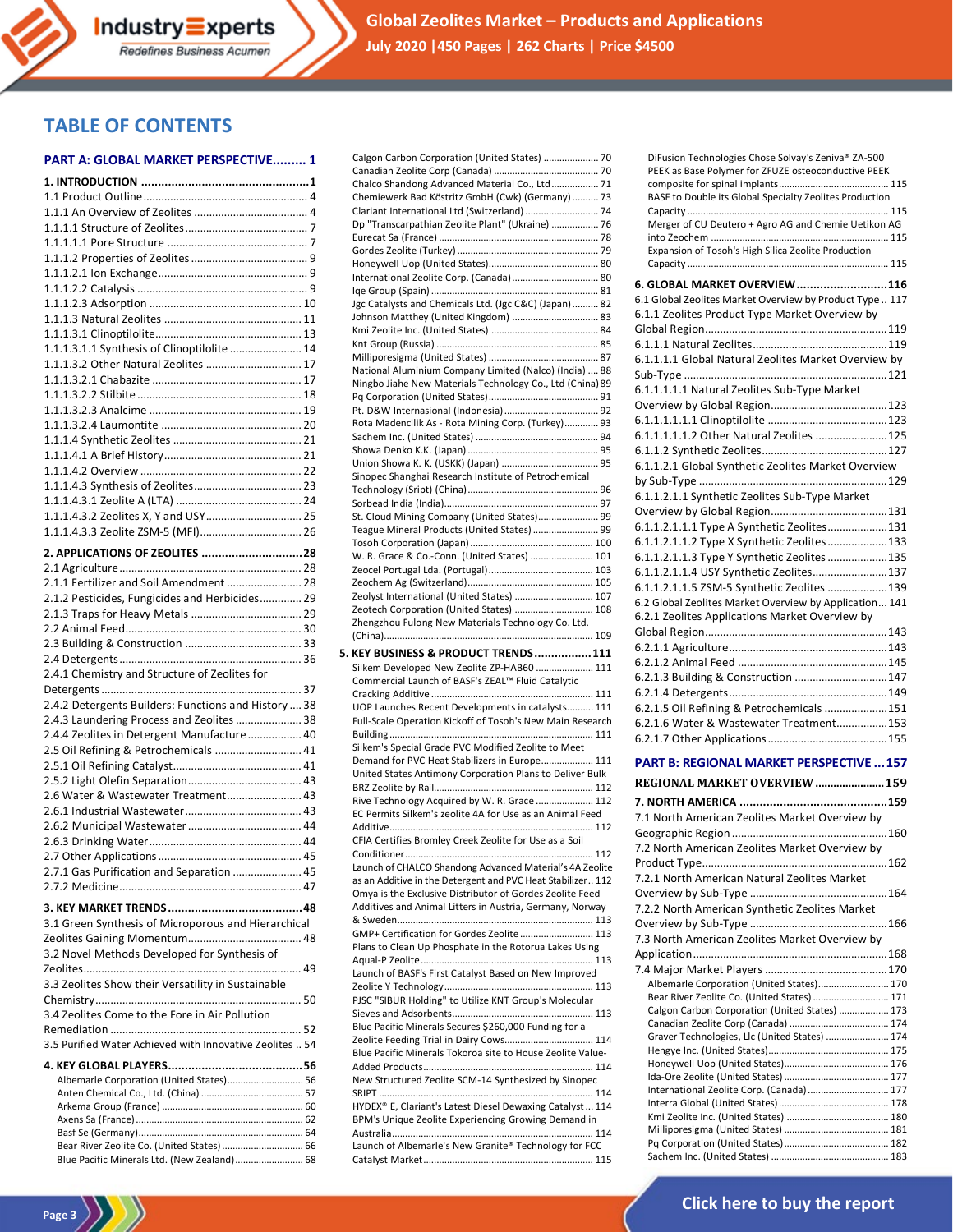**Global Zeolites Market – Products and Applications July 2020 |450 Pages | 262 Charts | Price \$4500**

| St. Cloud Mining Company (United States) 183                                                 |
|----------------------------------------------------------------------------------------------|
| Teague Mineral Products (United States)  184<br>W. R. Grace & Co.-Conn. (United States)  185 |
| Zeolyst International (United States)  187                                                   |
|                                                                                              |
| Zeotech Corporation (United States)  189                                                     |
| 7.5 Country-wise Analysis of North American Zeolites                                         |
|                                                                                              |
|                                                                                              |
| 7.5.1.1 United States' Zeolites Market Overview by                                           |
|                                                                                              |
| 7.5.1.1.1 United States' Natural Zeolites Market                                             |
|                                                                                              |
| 7.5.1.1.2 United States' Synthetic Zeolites Market                                           |
|                                                                                              |
| 7.5.1.2 United States' Zeolites Market Overview by                                           |
|                                                                                              |
|                                                                                              |
| 7.5.2.1 Canadian Zeolites Market Overview by                                                 |
|                                                                                              |
| 7.5.2.1.1 Canadian Natural Zeolites Market Overview                                          |
|                                                                                              |
| 7.5.2.1.2 Canadian Synthetic Zeolites Market                                                 |
|                                                                                              |
| 7.5.2.2 Canadian Zeolites Market Overview by                                                 |
|                                                                                              |
|                                                                                              |
| 7.5.3.1 Mexican Zeolites Market Overview by Product                                          |
|                                                                                              |
| 7.5.3.1.1 Mexican Natural Zeolites Market Overview                                           |
|                                                                                              |
| 7.5.3.1.2 Mexican Synthetic Zeolites Market Overview                                         |
|                                                                                              |
|                                                                                              |
|                                                                                              |
| 7.5.3.2 Mexican Zeolites Market Overview by                                                  |
|                                                                                              |
|                                                                                              |
| 8.1 European Zeolites Market Overview by                                                     |
|                                                                                              |
| 8.2 European Zeolites Market Overview by Product                                             |
|                                                                                              |
| 8.2.1 European Natural Zeolites Market Overview by                                           |
|                                                                                              |
| 8.2.2 European Synthetic Zeolites Market Overview                                            |
|                                                                                              |
| 8.3 European Zeolites Market Overview by Application  226                                    |
|                                                                                              |
|                                                                                              |
|                                                                                              |
| Chemiewerk Bad Köstritz GmbH (Cwk) (Germany)  234                                            |
| Clariant International Ltd (Switzerland)  235                                                |
|                                                                                              |
| G. Apostolico & C. Tanagro Snc (Italy) 237                                                   |
|                                                                                              |
| Johnson Matthey (United Kingdom)  239                                                        |
|                                                                                              |
|                                                                                              |
|                                                                                              |
|                                                                                              |
|                                                                                              |
| 8.5 Country-wise Analysis of European Zeolites                                               |
|                                                                                              |
|                                                                                              |
| 8.5.1.1 French Zeolites Market Overview by Product                                           |
|                                                                                              |
| 8.5.1.1.1 French Natural Zeolites Market Overview by                                         |
|                                                                                              |
| 8.5.1.1.2 French Synthetic Zeolites Market Overview                                          |

**Industry Experts**<br>Redefines Business Acumen

**Page 4**

| 8.5.1.2 French Zeolites Market Overview by                                                        |
|---------------------------------------------------------------------------------------------------|
| 8.5.2.1 German Zeolites Market Overview by Product                                                |
| 8.5.2.1.1 German Natural Zeolites Market Overview                                                 |
| 8.5.2.1.2 German Synthetic Zeolites Market Overview<br>8.5.2.2 German Zeolites Market Overview by |
|                                                                                                   |
| 8.5.3.1 Italian Zeolites Market Overview by Product                                               |
| 8.5.3.1.1 Italian Natural Zeolites Market Overview by                                             |
| 8.5.3.1.2 Italian Synthetic Zeolites Market Overview                                              |
| 8.5.3.2 Italian Zeolites Market Overview by                                                       |
|                                                                                                   |
| 8.5.4.1 Russian Zeolites Market Overview by Product                                               |
| 8.5.4.1.1 Russian Natural Zeolites Market Overview                                                |
| 8.5.4.1.2 Russian Synthetic Zeolites Market Overview                                              |
| 8.5.4.2 Russian Zeolites Market Overview by                                                       |
|                                                                                                   |
| 8.5.5.1 Spanish Zeolites Market Overview by Product                                               |
| 8.5.5.1.1 Spanish Natural Zeolites Market Overview                                                |
|                                                                                                   |
| 8.5.5.1.2 Spanish Synthetic Zeolites Market Overview                                              |
| 8.5.5.2 Spanish Zeolites Market Overview by                                                       |
|                                                                                                   |
| 8.5.6.1 United Kingdom Zeolites Market Overview by                                                |
|                                                                                                   |
| 8.5.6.1.1 United Kingdom Natural Zeolites Market                                                  |
| 8.5.6.1.2 United Kingdom Synthetic Zeolites Market                                                |
|                                                                                                   |
| 8.5.6.2 United Kingdom Zeolites Market Overview by                                                |
|                                                                                                   |
| 8.5.7.1 Rest of Europe Zeolites Market Overview by                                                |
| 8.5.7.1.1 Rest of Europe Natural Zeolites Market                                                  |
| 8.5.7.1.2 Rest of Europe Synthetic Zeolites Market                                                |
| 8.5.7.2 Rest of Europe Zeolites Market Overview by                                                |
|                                                                                                   |
| 9.1 Asia-Pacific Zeolites Market Overview by                                                      |
| 9.2 Asia-Pacific Zeolites Market Overview by Product                                              |
| 9.2.1 Asia-Pacific Natural Zeolites Market Overview                                               |
| 9.2.2 Asia-Pacific Synthetic Zeolites Market Overview                                             |
| 9.3 Asia-Pacific Zeolites Market Overview by                                                      |
|                                                                                                   |

| Blue Pacific Minerals Ltd. (New Zealand) 326                |
|-------------------------------------------------------------|
| Chalco Shandong Advanced Material Co., Ltd (China) 328      |
| Gujarat Credo Mineral Industries Ltd (India)  330           |
| Gujarat Multi Gas Base Chemicals Pvt. Ltd. (India)  330     |
| Jgc Catalysts and Chemicals Ltd. (Jgc C&C) (Japan)  331     |
| Jiangxi Xintao Technology Co., Ltd (China) 332              |
|                                                             |
| National Aluminium Company Limited (Nalco) (India) 335      |
| Ningbo Jiahe New Materials Technology Co., Ltd (China). 336 |
| Pt. D&W Internasional (Indonesia) 338                       |
|                                                             |
|                                                             |
| Sinopec Shanghai Research Institute of Petrochemical        |
|                                                             |
|                                                             |
|                                                             |
|                                                             |
| Zeolites and Allied Products Pvt. Ltd. (India)  344         |
| Zhengzhou Fulong New Materials Technology Co. Ltd.          |
|                                                             |
|                                                             |
| 9.5 Country-wise Analysis of Asia-Pacific Zeolites          |
|                                                             |
|                                                             |
| 9.5.1.1 Chinese Zeolites Market Overview by Product         |
|                                                             |
| 9.5.1.1.1 Chinese Natural Zeolites Market Overview          |
|                                                             |
|                                                             |
| 9.5.1.1.2 Chinese Synthetic Zeolites Market Overview        |
|                                                             |
| 9.5.1.2 Chinese Zeolites Market Overview by                 |
|                                                             |
|                                                             |
|                                                             |
| 9.5.2.1 Indian Zeolites Market Overview by Product          |
|                                                             |
| 9.5.2.1.1 Indian Natural Zeolites Market Overview by        |
|                                                             |
|                                                             |
|                                                             |
| 9.5.2.1.2 Indian Synthetic Zeolites Market Overview         |
|                                                             |
|                                                             |
| 9.5.2.2 Indian Zeolites Market Overview by                  |
|                                                             |
|                                                             |
|                                                             |
| 9.5.3.1 Japanese Zeolites Market Overview by                |
|                                                             |
| 9.5.3.1.1 Japanese Natural Zeolites Market Overview         |
|                                                             |
|                                                             |
| 9.5.3.1.2 Japanese Synthetic Zeolites Market                |
|                                                             |
| 9.5.3.2 Japanese Zeolites Market Overview by                |
|                                                             |
|                                                             |
|                                                             |
| 9.5.4.1 South Korean Zeolites Market Overview by            |
|                                                             |
| 9.5.4.1.1 South Korean Natural Zeolites Market              |
|                                                             |
|                                                             |
| 9.5.4.1.2 South Korean Synthetic Zeolites Market            |
|                                                             |
| 9.5.4.2 South Korean Zeolites Market Overview by            |
|                                                             |
|                                                             |
|                                                             |
| 9.5.5.1 Rest of Asia-Pacific Zeolites Market Overview       |
|                                                             |
| 9.5.5.1.1 Rest of Asia-Pacific Natural Zeolites Market      |
|                                                             |
|                                                             |
| 9.5.5.1.2 Rest of Asia-Pacific Synthetic Zeolites           |
| Market Overview by Sub-Type388                              |
| 9.5.5.2 Rest of Asia-Pacific Zeolites Market Overview       |